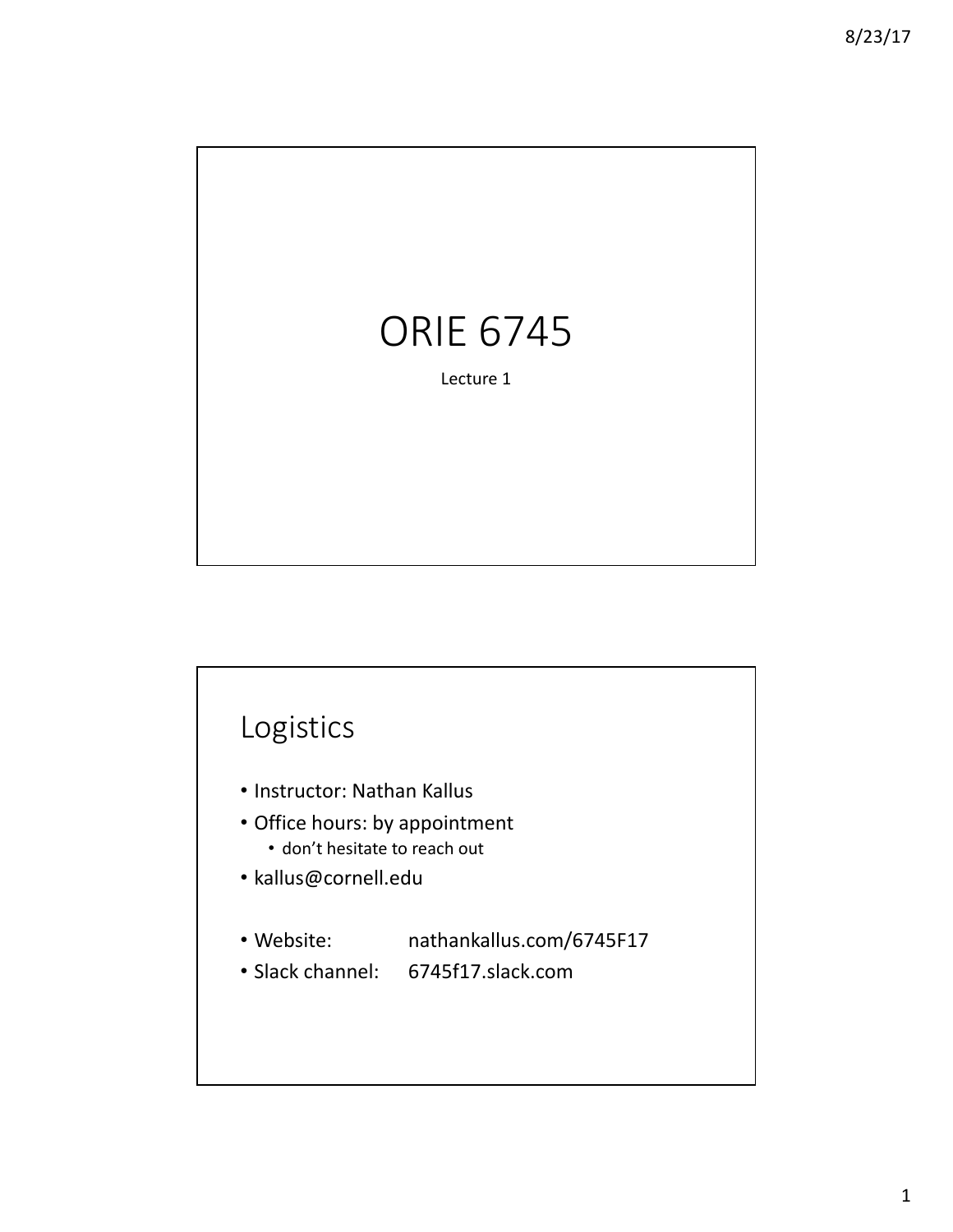### Who are you?

- Name
- Program
- Research interests
- Why are you here?
- What are you hoping to get out of the class?
- What are you bringing to the class?

### Logistics

- Timing: Wednesdays 11:35–12:50 and 13:10–14:25
- Physical vs virtual location will change between Ithaca and NYC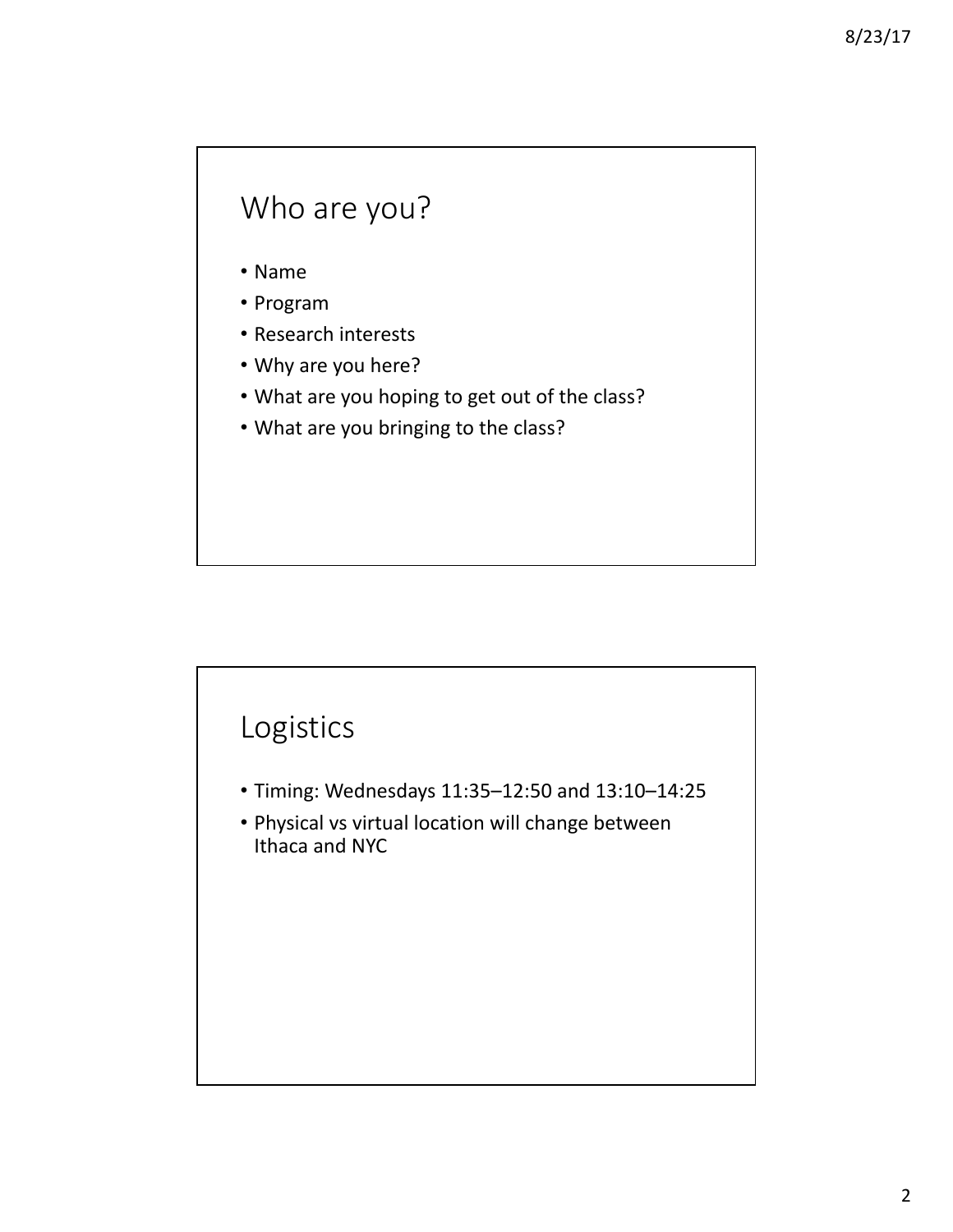#### Logistics

- "Grade breakdown":
	- participation and lecture scribing (25%)
		- 1-2 lectures / student
	- homework (25%)
		- 2~3 problem sets
	- final project (50%)
- But: this is a PhD class whether you learn something is on you
	- (everyone should expect to do well as long as you do an honest try on each of the assignments)

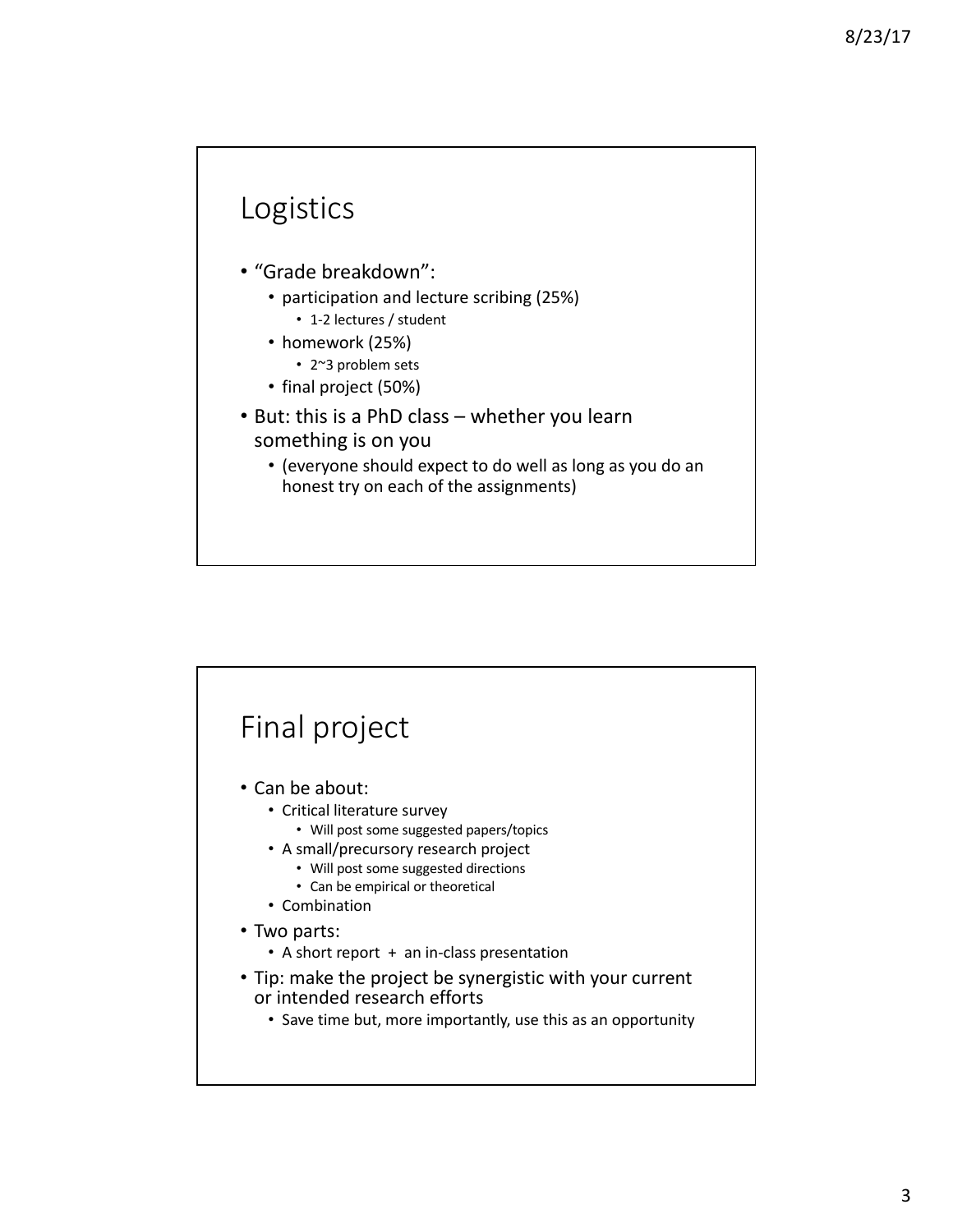# "Causality and Learning for Intelligent Decision Making" ???

• What is this class about?

#### What is causality?

- Did *A* happen *because* of *B?*
- Perhaps easier to understand as: How different would *A* be under  $B_1$  vs  $B_0$ , keeping everything else constant?
- Correlation is not causation
	- Ice cream consumption leads to drowning deaths
	- Sleeping with shoes on leads to headaches
	- Gender discrimination in graduate admissions
- The central problem of causal inference:
	- We only know *A* under  $B_{\text{realized}}$
	- *A* under  $B_{\text{not realized}}$  is an unknown counterfactual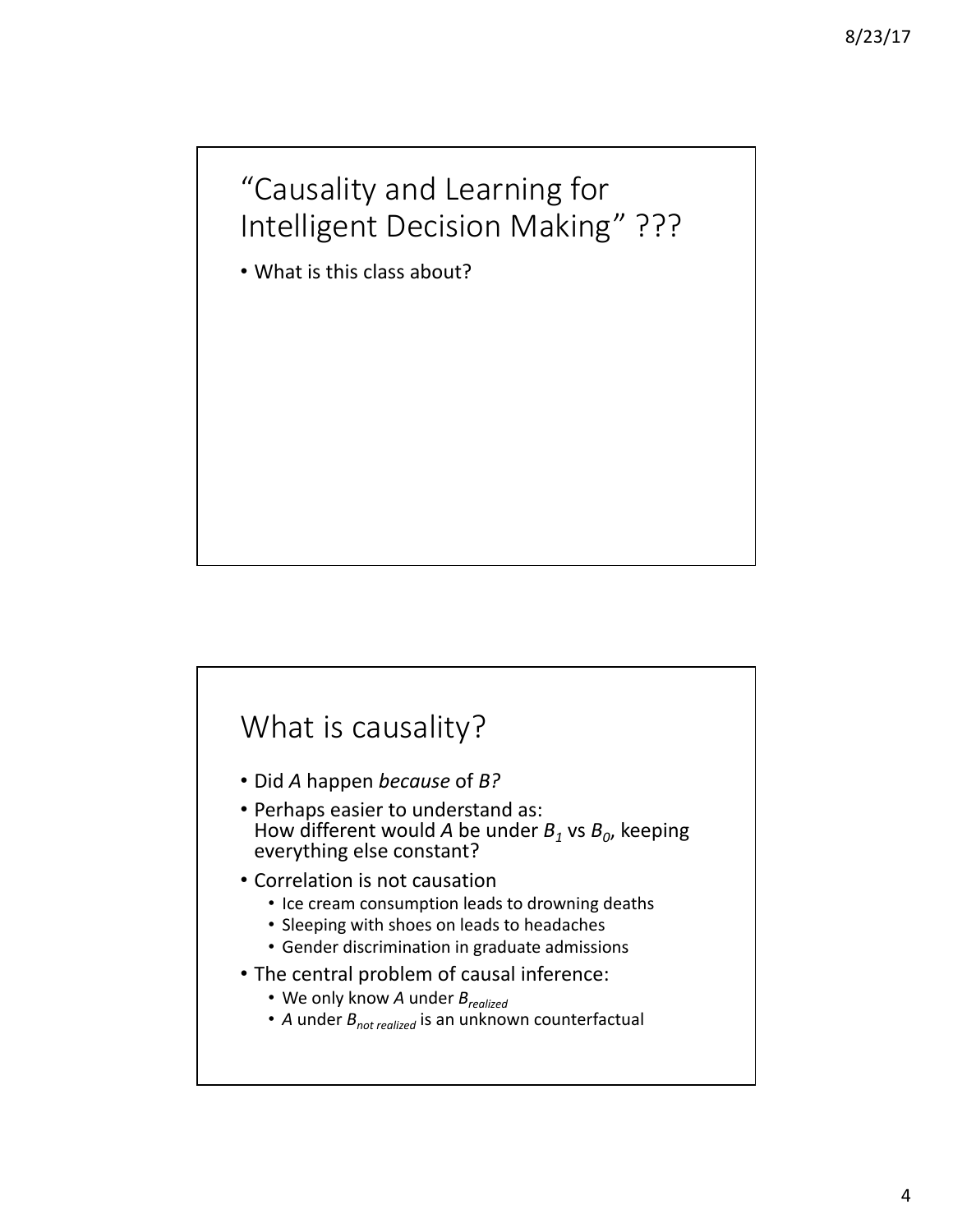

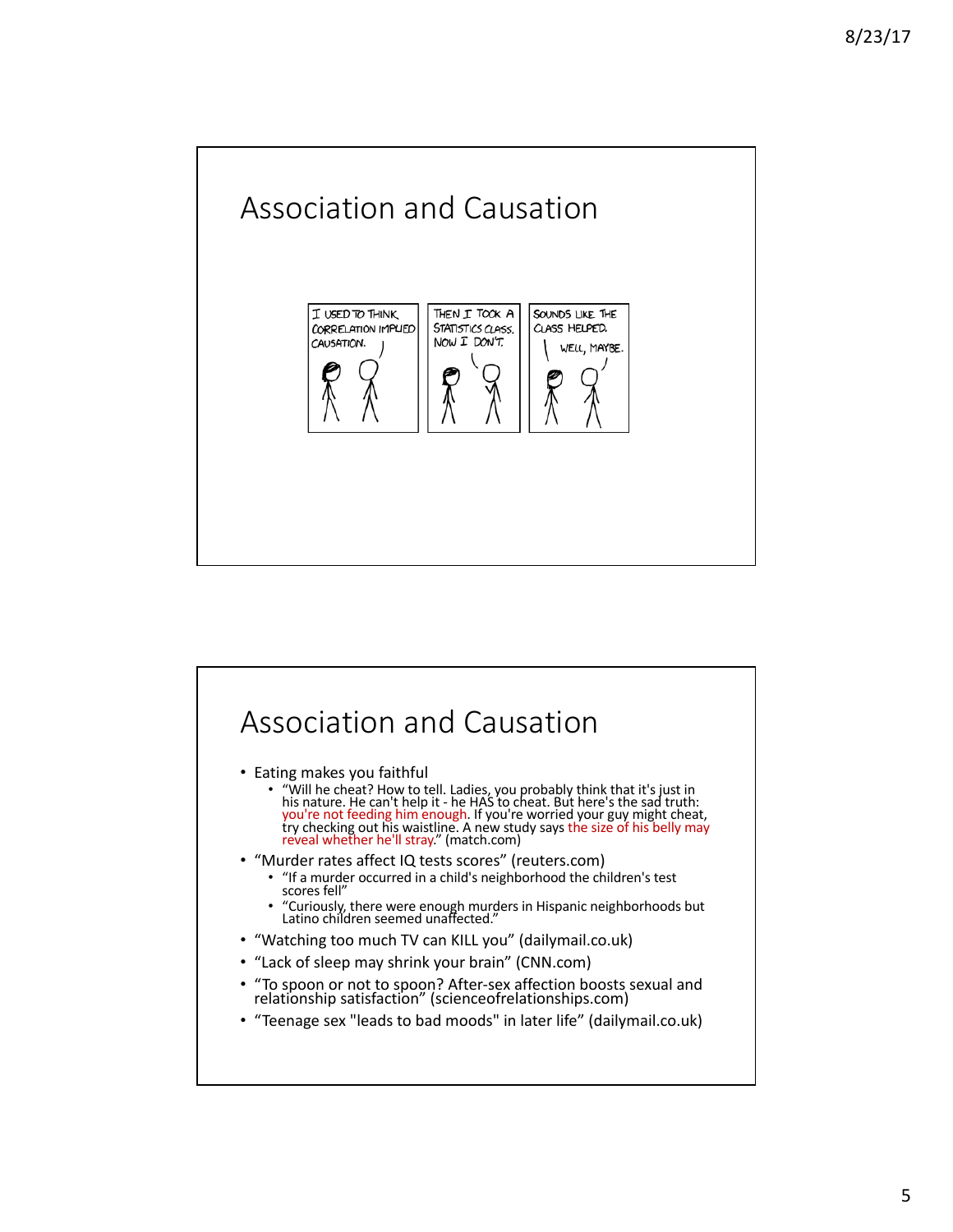### Interventional vs Counterfactual

- Interventional: decision making
	- What is the expected effect of going to college at age 18 on earnings at age 50 on average in the US population?
	- Can we tell Joe age 18 what is the expected effect conditioned on his observable characteristics at age 18?
	- Should we recommend to Joe age 18 to go to college?
- Counterfactual: blame finding
	- How much more would college-uneducated Joe age 50 make if he did go to college when he was 18?
- Counterfactual often important in legal settings but also nearly impossible to identify reliably
- We will almost exclusively focus on interventional: hard enough already and sufficient for decision making

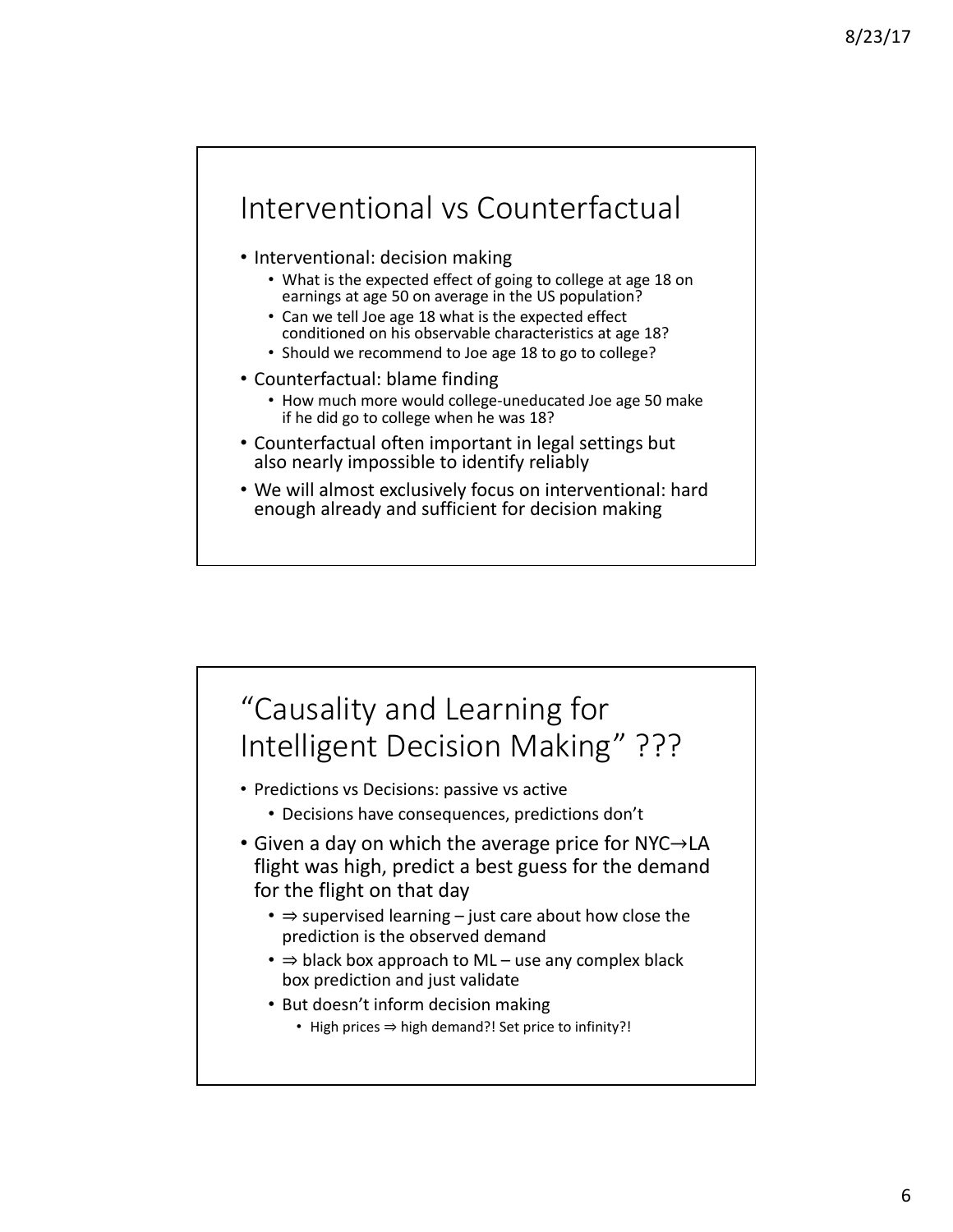# "Causality and Learning for Intelligent Decision Making" ???

- If we set the price high, how would the demand be affected? Need to find the *effect of the decision*
- What is the best policy for maximal causal effect? When should we price high and when low?
- But how do we even estimate this effect, make inferences about it, or find a good policy?
- This class is about:
	- How do we learn effects and policies
	- How do we use optimization to do so in efficient, optimal, and robust ways
	- How we use ML to do so when data is high dimensional and complex and we just want a good decision

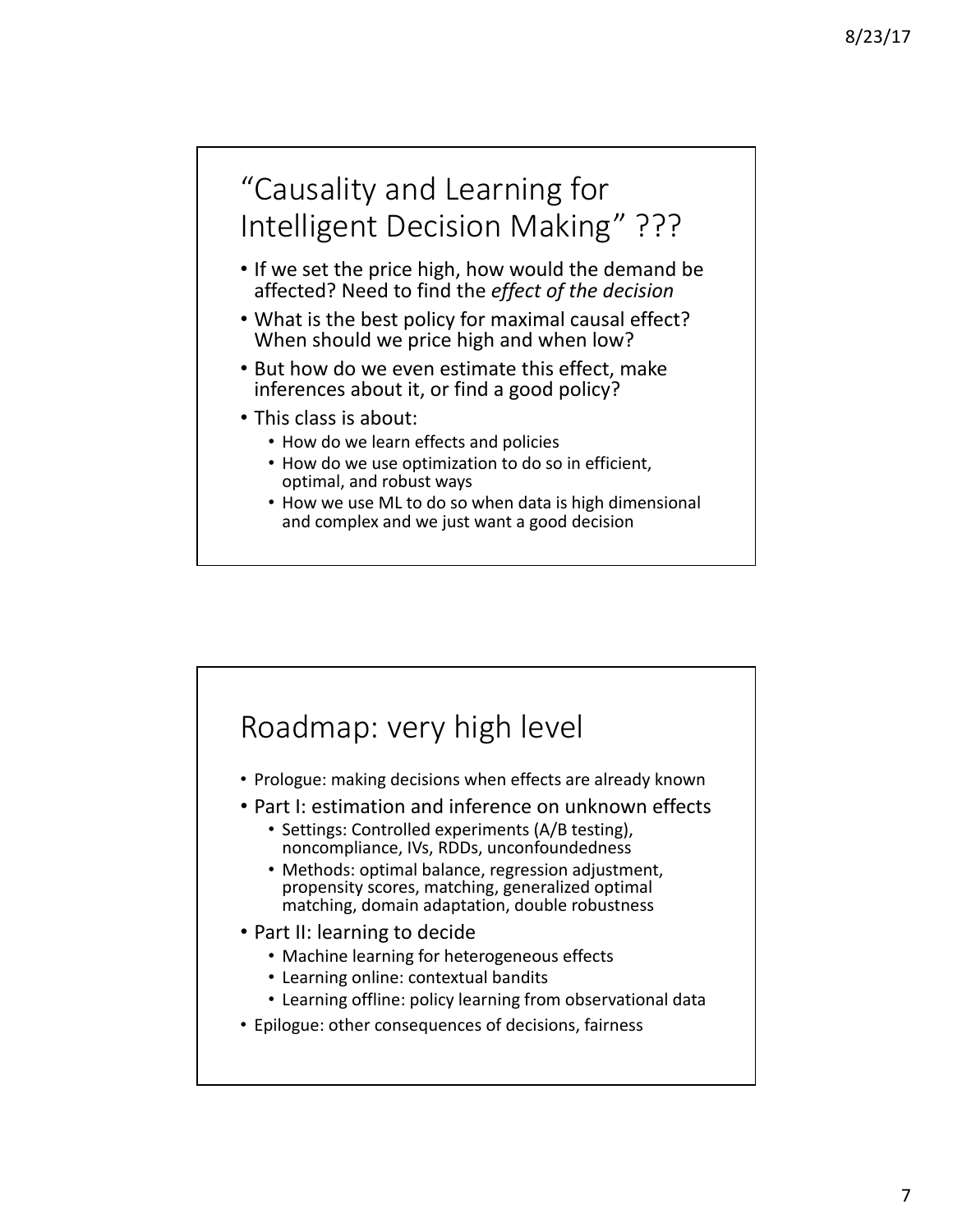# How might we estimate effects?

- If we set the price high, how would the demand be affected? Need to find the *effect of the decision*
- Options:
	- Do a controlled experiment on prices to compare low vs high (next few lectures)
	- Classic: complete randomization OR assume linear
	- Such an experiment may be expensive so what's the best way to design such an experiment so we can learn a lot from a little? Need Opt
	- What if outcomes are almost a black box? Need ML

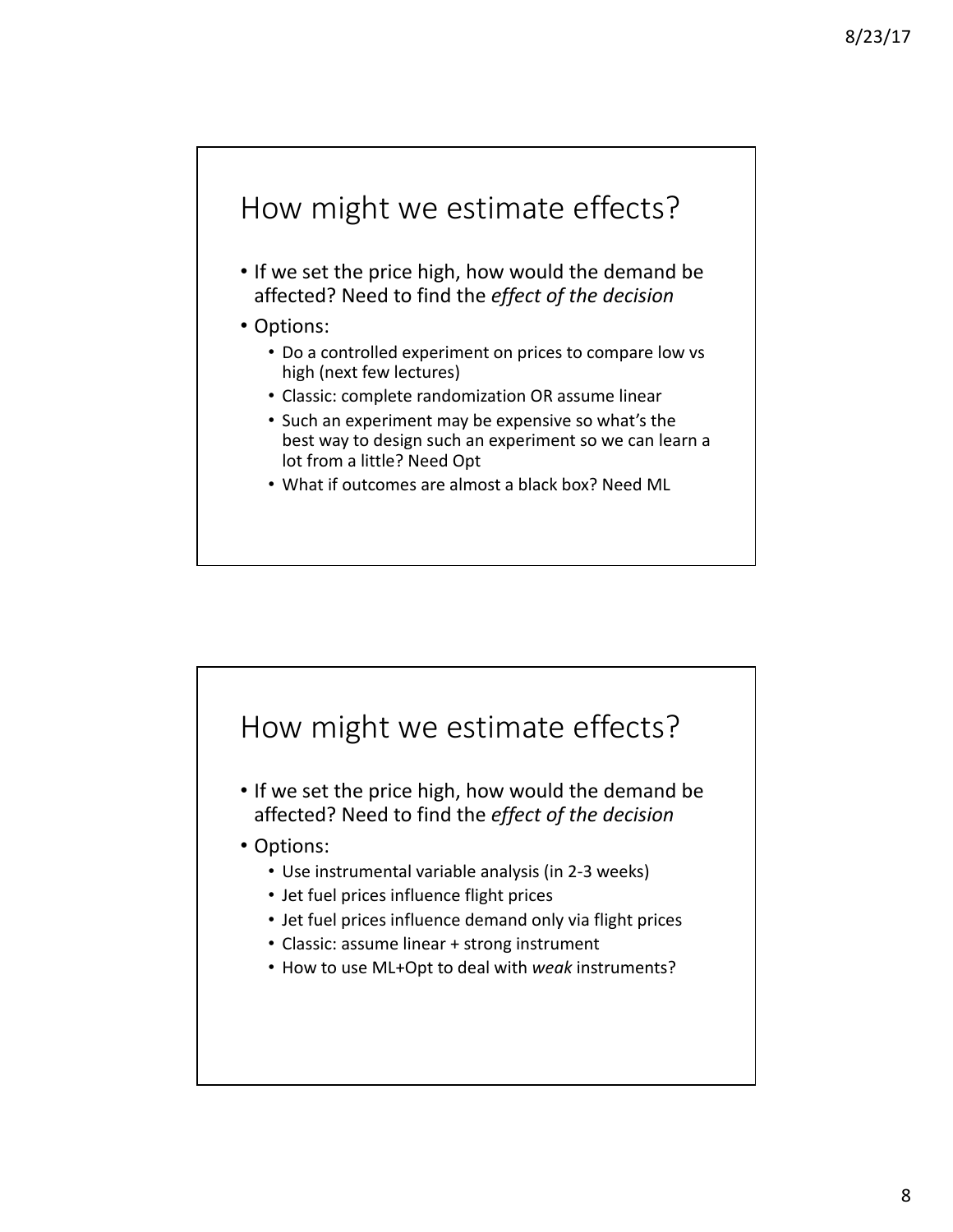# How might we estimate effects?

• If we set the price high, how would the demand be affected? Need to find the *effect of the decision*

#### • Options:

- Use regression discontinuity (in 3-4 weeks)
- Effect of passing (75% answers right) LSATs on earnings?
- Whether you get  $75+\epsilon$  or  $75-\epsilon$  is essentially *random*
- I.e. not associated with inherent ability etc
- Classic: assume linear or use local polynomial regression
- But surface near the threshold may be complex and we may have high dimensional covariates to control for

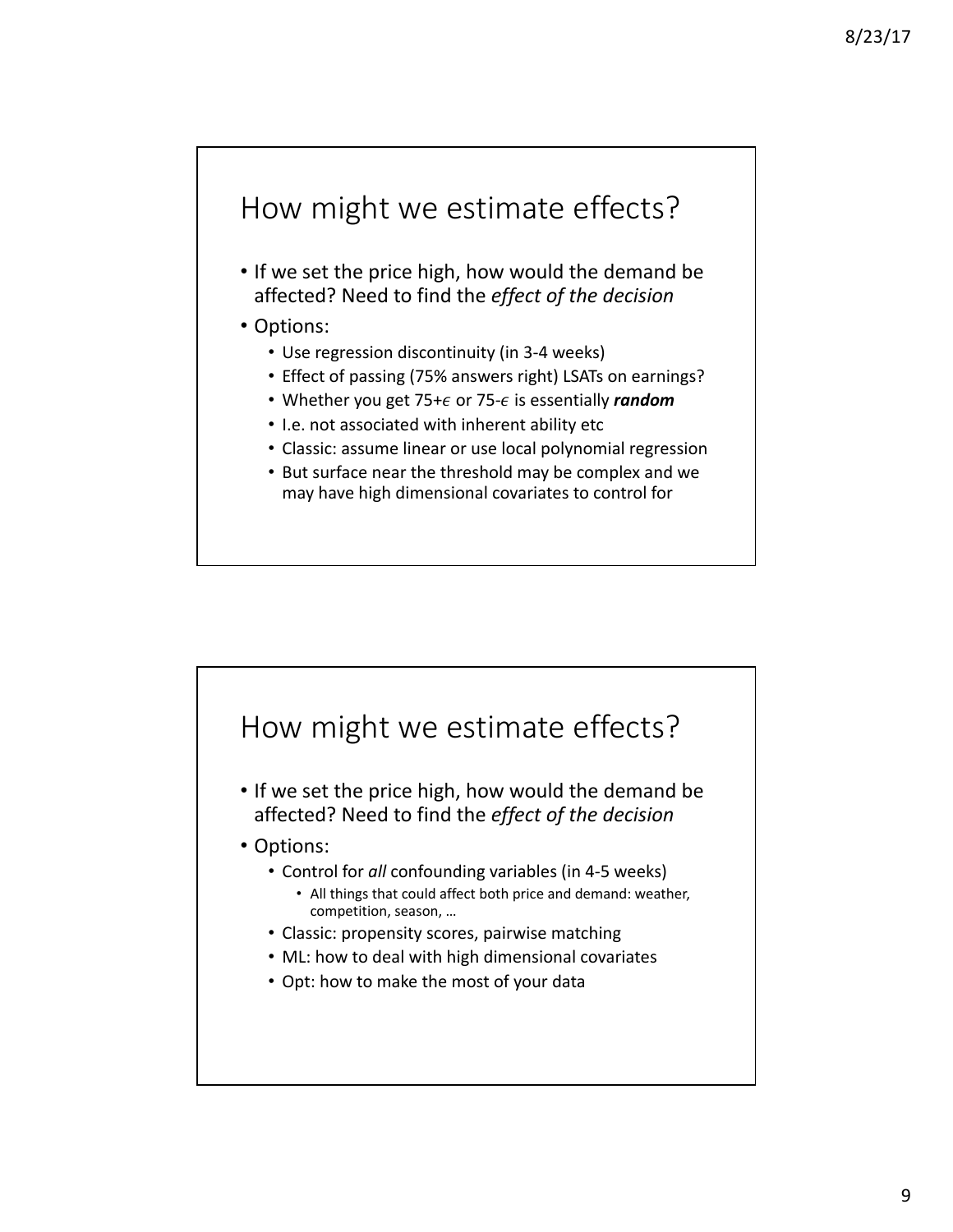# Some other scientific solutions

- Discover causal *mechanisms*
	- Things move when you apply force
	- Drug helps because it bonds to receptor and blocks something else from bonding
- Perfect unit homogeneity, temporal stability, and causal transience
	- E.g.: determine freezing point and boiling point of water molecules contained in a closed box.
- The statistical solution:
	- create *statistical* homogeneity
	- compute *average* effects